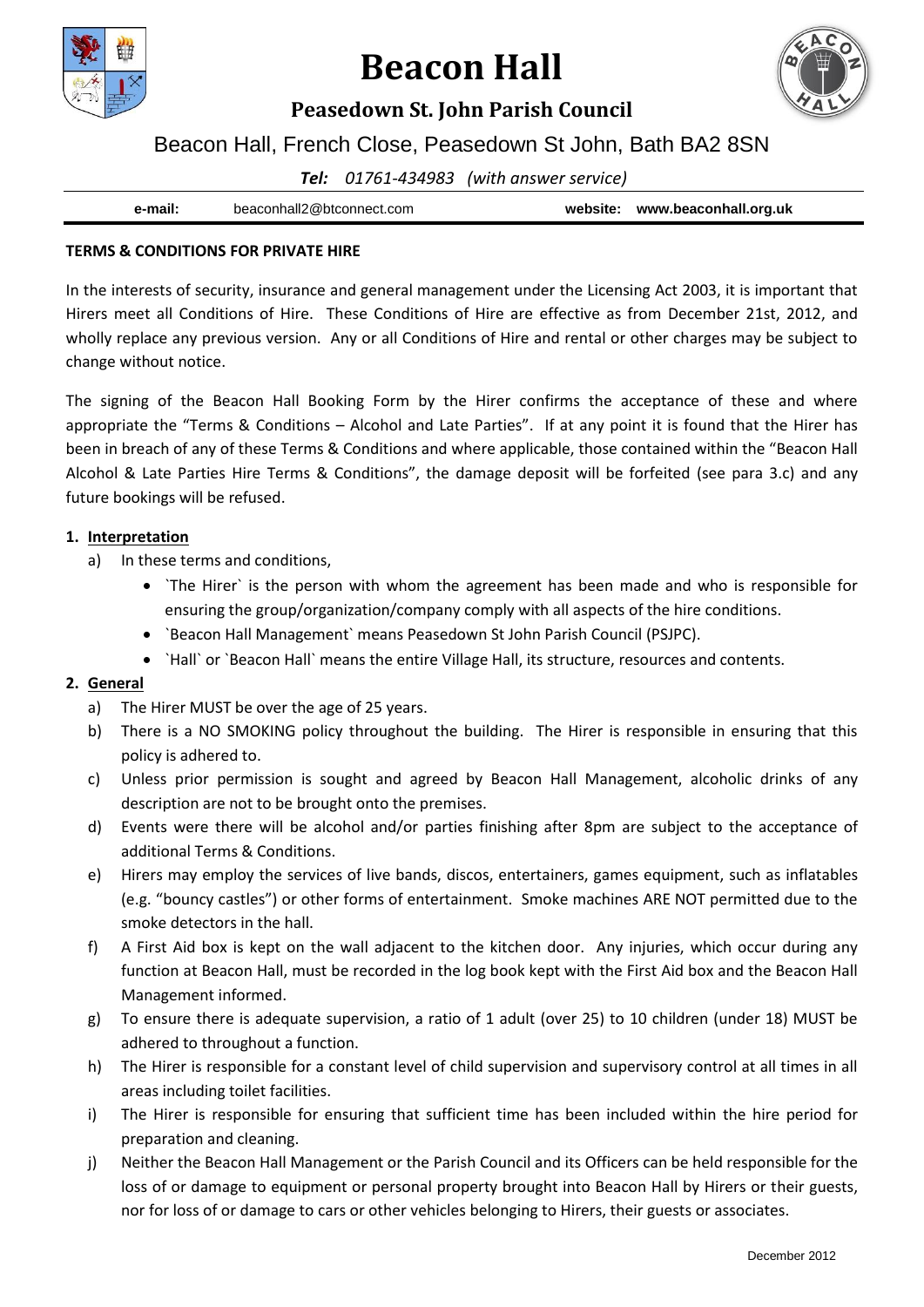

# **Beacon Hall**



## **Peasedown St. John Parish Council**

Beacon Hall, French Close, Peasedown St John, Bath BA2 8SN

### *Tel: 01761-434983 (with answer service)*

| ⊦mail: | beaconhall2@btconnect.com | website: | www.beaconhall.org.uk |
|--------|---------------------------|----------|-----------------------|
|        |                           |          |                       |

- k) The Hirer is responsible for ensuring that the facilities used during the hire period are left as found and that at all times a policy of good housekeeping is employed, this includes the removal of all rubbish. Hirers are provided with a check list (enclosed) which will be reviewed with a member of Beacon Hall Management at the end of the booking.
- l) Under the conditions of the Licensing Act 2003 and of the Environmental Protection Act 1990: Section 80, excessive or intrusive noise caused by guests or by music or performers at any function or event at Beacon Hall may result in legal action and/or the confiscation of musical or related equipment. The Beacon Hall Management reserves the right to stop and/or close down any function whose guests or entertainment are causing disturbance or nuisance to residences around Beacon Hall.
- m) The maximum number of persons permitted inside Beacon Hall is 130. This includes tutors/instructors, children, bar and catering staff, entertainers and musicians.
- n) All windows and exterior doors are to be kept closed at all time to reduce noise disturbance.
- o) Fire doors and fire exits MUST be kept clear at all times.
- p) Furniture or equipment is NOT to be placed or left in front of the heaters.
- q) Unless previously agreed with Beacon Hall Management, ball games of any kind, or other games involving kicking, throwing or hitting of a ball or other equipment, are not allowed within Beacon Hall at any time.
- r) Banners, messages and notices may be fixed to walls in the main hall with Sellotape, and to paintwork with Blu-Tac. Sellotape MUST NOT be used in the lounge. All such signs must be removed at the end of the function.
- s) The Hirer is responsible for ensuring that the hall is vacated at the end of the period of hire and appropriate domestic action has been employed to meet General Terms and Conditions 2.k. Failure to do so may result in the withholding of some of or all of the damage deposit (where applicable) and/or any future bookings refused.
- t) At no point must Beacon Hall be left unattended during the hours hired.

## **3. Terms of Payment**

- a) A payment of £30 or full payment (whichever is lesser) is required to secure all bookings. Full payment is required 3 months prior to the event.
- b) All payments to be made by cheque or cash only, payable to "Peasedown St John Parish Council". There are no facilities for payment by debit card or credit card or by any other monetary transaction.
- c) For events finishing after 8pm, a damage deposit of  $E75$  is required at the time of booking. This will be cashed two weeks prior to the date of the event.
- d) All repair and replacement costs related to theft of or damage to Beacon Hall property caused during or as a result of any event may be charged to the Hirer either by means of the damage deposit or by invoice. Should any such theft or damage cause the business of the Hall to be suspended for any period of time, legal action will be taken against the Hirer. All damage or breakages must be reported to Beacon Hall Management. All or part of the damage deposit will be refunded within a month post the event.

### **4. Cancellations Policy**

- a) For cancellation greater than two (2) calendar months prior to the event a full refund will be given.
- b) For cancellation less the two (2) calendar months prior to the event a refund will only be given if Beacon Hall Management is able to get another booking during the period previously booked. Should the value of the booking be less than the one previously booked a part refund equal to the value of the new booking will be given (e.g. cancelled booking value of £160, new booking value of £30, refund will be £30).